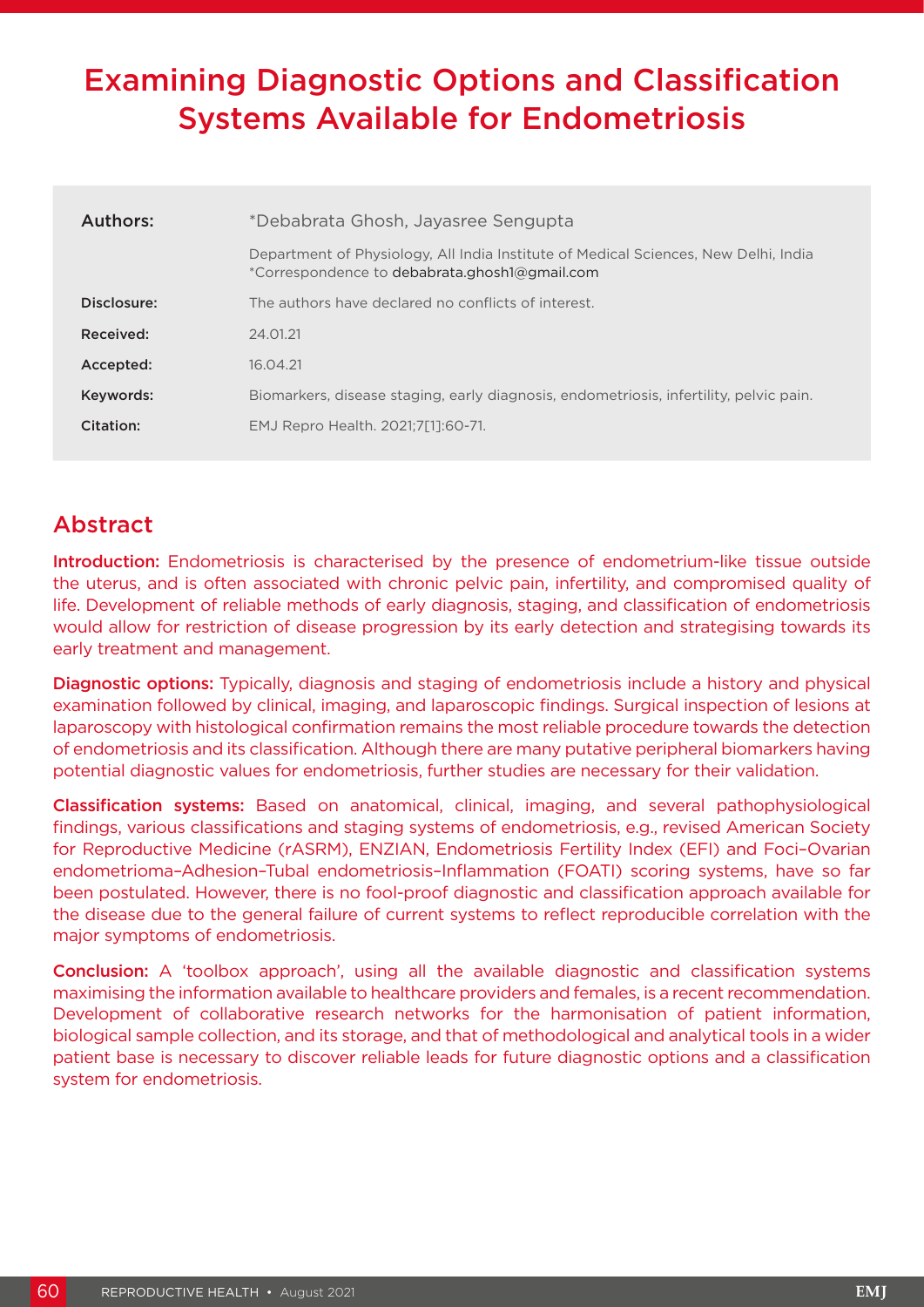#### INTRODUCTION

Endometriosis is a complex gynaecological disorder characterised by the presence of endometrium-like tissue outside the uterus, primarily on pelvic organs, and affects approximately 10% of females of reproductive age<sup>1</sup> One out of two patients with endometriosis suffers from symptoms like painful periods (dysmenorrhea), non-menstrual chronic pelvic pain, pain due to intercourse (dyspareunia), and infertility<sup>2</sup> There is little curative medical care. Surgical treatments often result in high rates of recurrence and loss of ovarian reserve, resulting in loss of fecundity<sup>1</sup>-3 The quality of life (QoL) in patients with this disease thus is significantly compromised, and it deteriorates even further due to the loss of productive time along with oft-present comorbidities, and resultant high healthcare spending<sup>2,4</sup> Above all, the absence of robust diagnostic markers often results in delay of its early diagnosis and medical intervention.5 Endometriosis appears to be a disorder with a variegated pathophysiological basis and disease manifestation. Endometriosis may present as superficial peritoneal endometriosis, ovarian endometriosis (or endometrioma), and deep infiltrating endometriosis (or rectovaginal nodules) with discernible histological differences.<sup>6</sup> Due to the inherent heterogeneity in phenotypes of endometriosis, the disease poses a serious challenge against attempts to improvise any simple operative approaches to the disease. Given the burden of individual stress, socio-economic strain, and clinician's anxiety linked to the disease, special attention for the development of non-invasive and minimally invasive but reliable diagnosis and classification of endometriosis appears a necessity. This would allow for the restriction of disease progression by its early detection and strategising towards its early treatment and management, and consequent avoidance of pain, stress, and invasive surgery. The aim of this article is to address the state of current knowledge regarding various diagnostic options as well as classification and staging systems available for endometriosis.

#### DIAGNOSTIC OPTIONS

The workup for diagnosis of endometriosis in a patient typically includes history noting

and physical examination followed by clinical and imaging investigations, and laparoscopic examinations. History and physical examinations yield non-specific, but occasionally useful, information. Familial tendency and history of pain and infertility, palpable tender nodular masses on pelvic examination, and elevated cancer antigen-125, along with infertility and/or chronic pelvic pain provide important but generally non-specific cues. Among imaging techniques, ultrasound and MRI bear some diagnostic value, though those are not sufficiently specific and sensitive to different types of endometriosis and non-endometriotic lesions.<sup>7-8</sup> According to a Cochrane Database systematic review of imaging modalities for the non-invasive diagnosis of endometriosis, none of the imaging modalities were able to detect overall endometriosis with sufficient accuracy.<sup>9</sup>

Despite the fact that imaging may give useful indications, visual inspection of pelvic and extrapelvic lesions at laparoscopy with histological confirmation remains the most reliable procedure towards the detection of endometriosis and its classification. Symptomatic individuals having likelihood of endometriosis are recommended to undertake laparoscopic examination. One out of 4 women who undergo a laparoscopic procedure due to symptoms of suspected endometriosis does not show endometriosis.<sup>10</sup> For a myriad of phenotypical issues, surgeons often face a diagnostic dilemma while inferring their observations.8 In addition, laparoscopic examination is often hindered by the presence of dense pelvic adhesions.<sup>8</sup>

Histological confirmation in terms of any of the two features, namely endometrial glands, endometrial stroma, and hemosiderin-laden macrophages is the prerequisite of definitive confirmation of disease after visualisation of lesions. Two out of three patients with lesions considered to be endometriosis on laparoscopic examination were not histologically confirmed.<sup>8,10</sup> Additionally, false-negative results are often reported in cases of atypical lesions with histologically confirmed endometriosis.<sup>10</sup> Even with carefully conducted biopsy procedures by skilled surgeons and properly sampled specimens sent for pathologic examination, onequarter of biopsy samples do not turn out to be endometriosis.<sup>10,11</sup> Nevertheless, laparoscopy is considered to be the standard modality for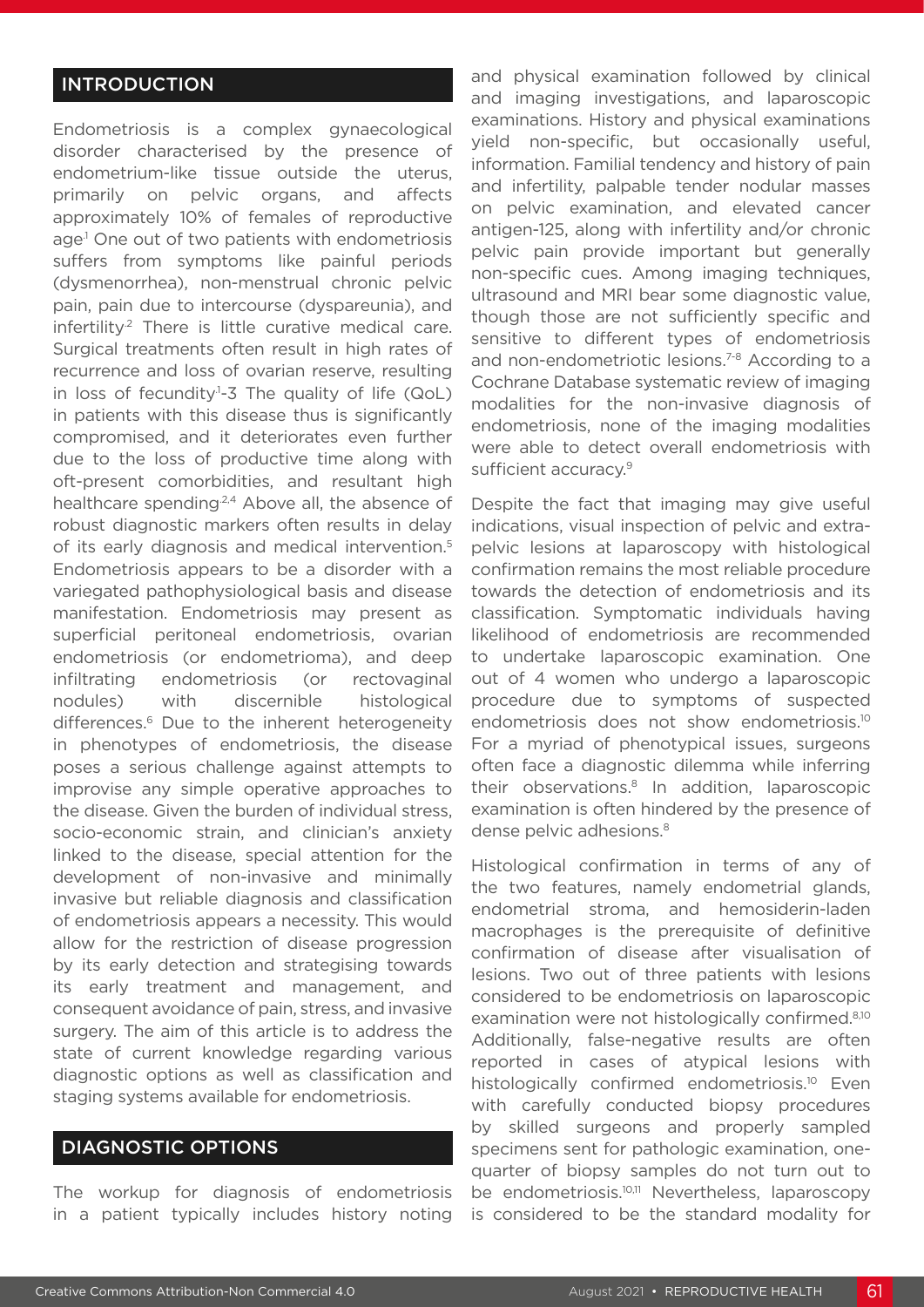the diagnosis of endometriosis.<sup>7</sup> Furthermore, laparoscopy can be applied for the treatments in which endometriomas may be cauterised or removed and adhesions can be lysed.<sup>7</sup> Laparoscopic surgery is, however, associated

with an increased risk of intraoperative injury to bowel, bladder, ureter, and blood vessels.<sup>10,11</sup> Table 1 summarises some of the cardinal advantages and disadvantages of the abovementioned different diagnostic methods.7,10

#### Table 1: Different diagnostic tools and their advantages and limitations.

| Diagnostic tool<br>Advantage |                                                                                                                                                                                                                                                                                                                                                                                                   | Limitation                                                                                                                                                                                                                                                                                                                                                                                                |  |  |
|------------------------------|---------------------------------------------------------------------------------------------------------------------------------------------------------------------------------------------------------------------------------------------------------------------------------------------------------------------------------------------------------------------------------------------------|-----------------------------------------------------------------------------------------------------------------------------------------------------------------------------------------------------------------------------------------------------------------------------------------------------------------------------------------------------------------------------------------------------------|--|--|
|                              |                                                                                                                                                                                                                                                                                                                                                                                                   |                                                                                                                                                                                                                                                                                                                                                                                                           |  |  |
| <b>TVUS</b>                  | Minimally invasive. Accessible, inexpensive,<br>$\bullet$<br>fast, and safe.<br>Allows real-time assessment of pain and<br>$\bullet$<br>organ mobility. Particularly helpful for<br>ovarian and bladder endometriosis.<br>Useful in planning and ENZIAN and FOATI<br>$\bullet$<br>scoring.                                                                                                        | $\bullet$<br>Highly operator-dependent.<br>Limited to the focal length of the probe.<br>$\bullet$<br>Non-specific to differential diagnosis with other<br>$\bullet$<br>ovarian lesions.<br>Ovarian cysts, subserosal leiomyomas, and acute<br>$\bullet$<br>retroflexion of the uterus, and also severe pelvic<br>adhesions and other distortions of the pelvic<br>anatomy may limit target visualisation. |  |  |
| <b>REUS</b>                  | Minimally invasive.<br>$\bullet$<br>Useful for patients with suspected DIE.<br>$\bullet$<br>Provides a reliable method to evaluate<br>$\bullet$<br>intestinal wall infiltration.<br>Useful in ENZIAN and FOATI scoring.<br>$\bullet$                                                                                                                                                              | Highly operator-dependent.<br>$\bullet$<br>Provides restricted view field.<br>$\bullet$<br>Not useful for assessing ovarian, peritoneal, or<br>$\bullet$<br>anterior compartments.                                                                                                                                                                                                                        |  |  |
| <b>MRI</b>                   | Non-invasive.<br>$\bullet$<br>Excellent soft-tissue contrast with<br>$\bullet$<br>multiplanar capabilities and full panoramic<br>and simultaneous assessment of both<br>anterior and posterior compartments of<br>pelvic structures.<br>Particularly useful in diagnosis of extensive<br>$\bullet$<br>pelvic adhesions and deep infiltration.<br>Useful in ENZIAN and FOATI scoring.<br>$\bullet$ | Highly specialised, expensive, lengthy procedures.<br>$\bullet$<br>Limited use in patients with pacemakers or<br>$\bullet$<br>cochlear implants, and with claustrophobia and/or<br>morbid obesity.<br>Real-time evaluation is rare.<br>$\bullet$<br>Bowel peristalsis may limit evaluation of intestinal<br>$\bullet$<br>DIE. Stool and gas may limit DIE visualisation.                                  |  |  |
| Laparoscopy                  | Highly standardised reference method.<br>$\bullet$<br>Diagnostic as well as therapeutic.<br>$\bullet$                                                                                                                                                                                                                                                                                             | Invasive.<br>$\bullet$<br>Requires skilled surgeons. Possibility of post-<br>$\bullet$<br>surgery issues of organ damage.<br>Low confidence in atypical cases, DIE, and in<br>$\bullet$<br>cases of adhesions. Digital images and visual<br>inspection may yield different interpretations.                                                                                                               |  |  |

DIE: Deep infiltrating endometriosis; FOATI: foci–ovarian endometrioma– adhesion–tubal endometriosis– inflammation; REUS: rectal endoscopic ultrasound; TVUS: transvaginal ultrasound. *Adapted from Espada et al.7 and Taylor et al.10*

Given the insufficiency of available diagnostic tools, it is imperative that a biomarker-based approach may be devised to aid reliable diagnosis and classification of endometriosis. Typically, a biomarker is a characteristic that

may be any substance, structure, or process in the body or its products and can be objectively measured and evaluated as an indicator of biological processes, normal or pathogenic, or pharmacologic responses to a therapeutic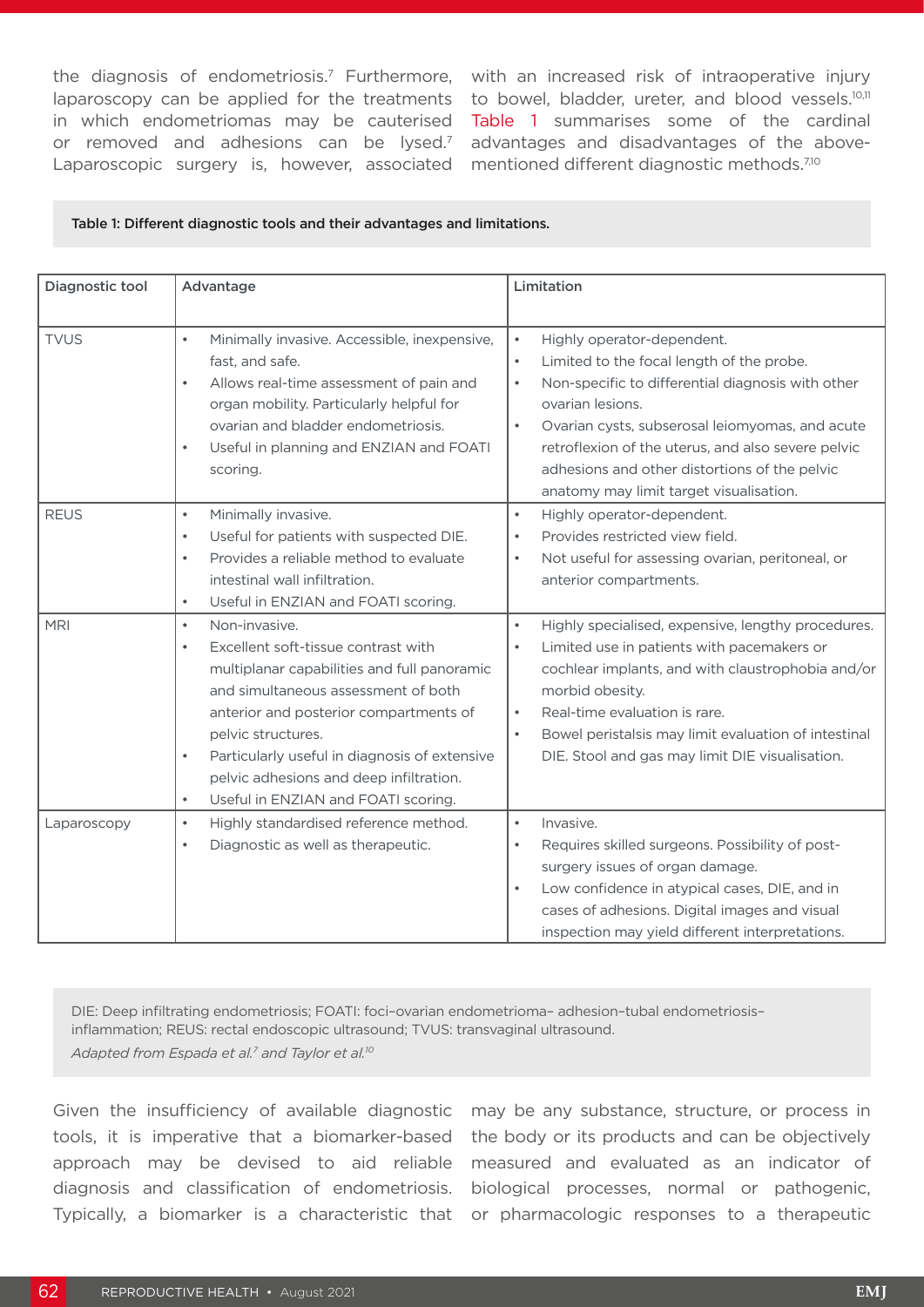intervention. The measurable entity may be functional and physiological, biochemical at the cellular level, or a molecular interaction.<sup>12</sup> The discovery of biomarkers with cues for diagnostic application potentially arises from a 'hypothesis driven' approach that screens a single molecule or a cohort of molecules involved in cardinal endometriosis-associated processes (e.g., neovascularisation, inflammation, cell survival, cell adhesion, cell proliferation and migration, and pain modulation)<sup>13</sup> On the other hand, a 'screening -omics approach' employs a relatively 'hypothesis neutral' paradigm to investigate and analyse multiple parameters (e.g., mRNAs, noncoding RNAs [ncRNAs], proteins, peptides, lipids, and classes) that are considered to be associated with the development and pathogenesis of endometriosis. Of all possible peripherally obtainable biological samples, urine, blood, and endometrium appear to be the obvious choices. In the following section, an account of state-ofthe-art, clinically useful biomarkers as putative diagnostic options for endometriosis yielded from both 'hypothesis driven' and 'hypothesis neutral' approaches are presented. Table 2 provides a list of potential peripheral biomarkers of endometriosis.13-28

#### Table 2: Potential peripheral biomarkers for endometriosis.13-28

| <b>Target material</b> | Name of the molecule(s)                                                                                                                                                                                                                                                                                                                                                                                                                                                                                                       |
|------------------------|-------------------------------------------------------------------------------------------------------------------------------------------------------------------------------------------------------------------------------------------------------------------------------------------------------------------------------------------------------------------------------------------------------------------------------------------------------------------------------------------------------------------------------|
| Urine                  | Cytokeratin-19 (CK19)<br>$\bullet$<br>Histone-4<br>$\bullet$<br>Soluble fms-like tyrosine kinase (sFlt)-1<br>$\bullet$<br>Vitamin D binding protein<br>$\bullet$                                                                                                                                                                                                                                                                                                                                                              |
| <b>Blood</b>           | a-1-B glycoprotein<br>$\bullet$<br>Brain-derived neurotrophic factor<br>$\bullet$<br>Cancer antigen-125<br>$\bullet$<br>Chemokine ligands (CCLs)-2, -5*<br>$\bullet$<br>Chemokine ligand-8<br>$\bullet$<br>Glycodelin A<br>$\bullet$<br>Haptoglobin<br>$\bullet$<br>Hepatocyte growth factor<br>$\bullet$<br>$IL-1, -6, -8$<br>$\bullet$<br>Matrix metalloproteinases-2, -3, -9<br>$\bullet$<br>Monocyte chemoattractant protein-1<br>$\bullet$<br>$TNF-\alpha$<br>$\bullet$<br>miRNA-28-5p, miR-29a-3p, 125b-5p<br>$\bullet$ |
| Endometrium            | Annexin-A2, -V<br>$\bullet$<br>Erythroblastic leukaemia viral oncogene homologue<br>$\bullet$<br>receptors-1, -2<br>Heat shock protein-90<br>$\bullet$<br>Platelet-derived growth factor receptor<br>$\bullet$<br>miRNA-29C, miR-100, miR-200a, miR-200b<br>$\bullet$                                                                                                                                                                                                                                                         |

\*Also known at RANTES (Regulated on Activation, Normal T-cell Expressed and Secreted).

Markers may be specific to type and stage of the disease, and more correlated to specific symptom(s) of the disease (e.g., pain, infertility). None of these markers are fool-proof. A cohort of markers may present better specificity and sensitivity than any one of the biomarkers singularly.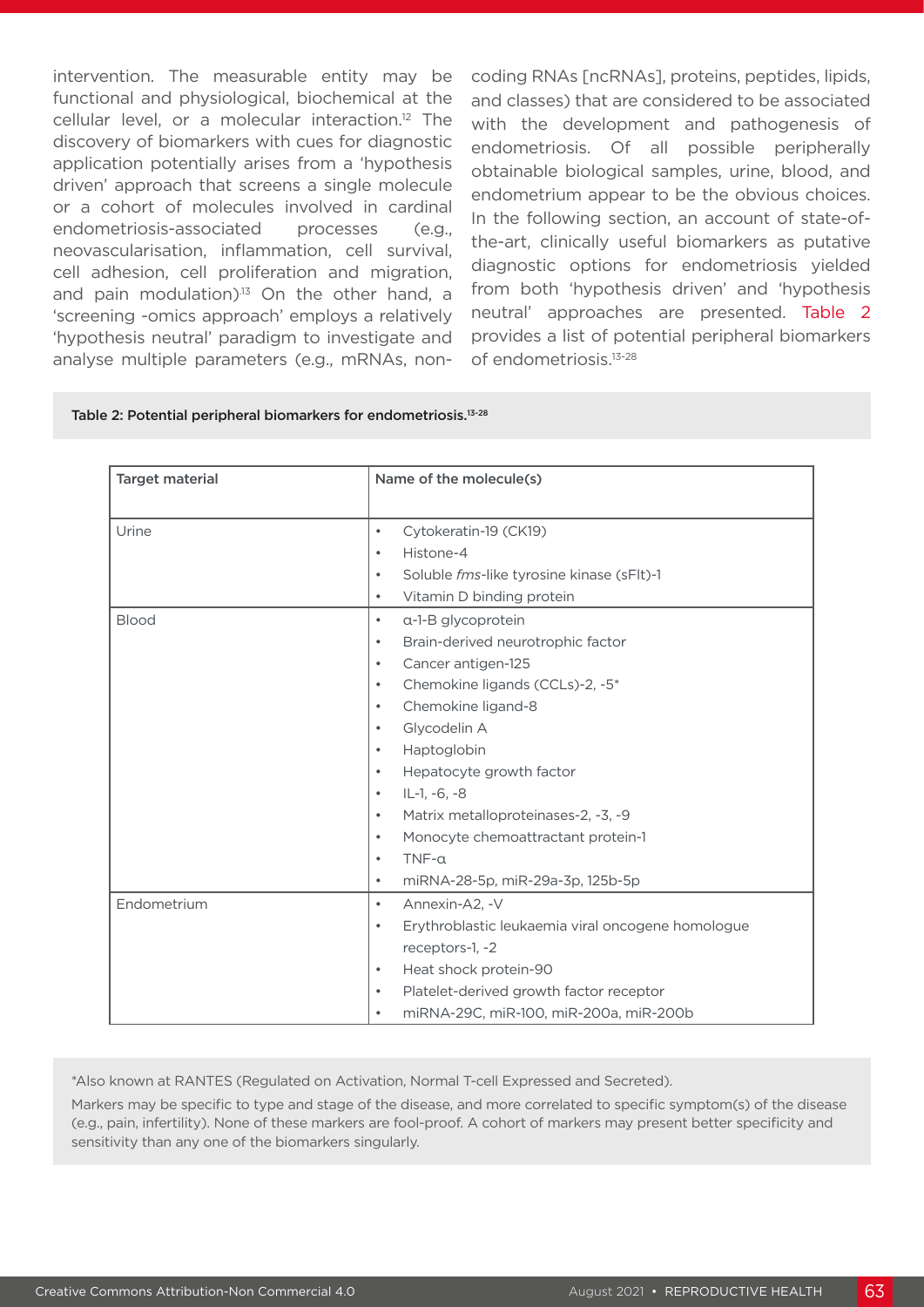#### Urinary Biomarkers

In a Cochrane Database systematic review, an attempt was made to assess the diagnostic performances of non-neural enolase (enolase-1), vitamin D binding protein, urinary peptide profiling, and cytokeratin-19.14 The review reportedly failed to identify any significant differences in individuals with endometriosis from a disease-free control group. $14$  In a comprehensive review analysing reported studies on the differential expression of urinary proteins as biomarkers of endometriosis, Gueye et al. drew a similar conclusion.<sup>15</sup> The results of a proteomic study indicated elevated histone 4 as a potential biomarker.<sup>16</sup> Also, a combination of four urinary proteins, namely histone 4, ADPribosylation factor 3, ribophorin 1, and myosin heavy chain 10 reflects significant promise of diagnostic value.16 A secondary observation of the study that the high mobility group box 1, cluster of differentiation 40, and lymphotoxin β receptor signalling pathways were activated in endometriosis appears interesting.

Since these signalling pathways are integral to the inflammation process, the notion that chronic inflammation might take part in the development of endometriosis is being corroborated by this observation.29,30 Thus, the combined urinary proteins may have significant promise for yielding cues for diagnostic and therapeutic options, but this requires further robust validation.

#### Circulatory Biomarkers

The results obtained from a multi-centre study have indicated CA-125 ≥30 unit/mL in peripheral circulation can act as a rule-in test for early diagnosis of endometriosis amongst women presenting with symptoms of pain and/ or subfertility.<sup>17</sup> A multiplex profiling study of cytokines and angiogenic growth factors in plasma samples of patients with endometriosis and healthy controls revealed a potential panel of 14 cytokines (chemokine [C-C motif] ligand 2 [CCL2], CCL17, CCL21, CXCL5, CXCL11, CD14, carcinoembryonic antigen-related cell adhesion molecule 1 [CEACAM-1], erythroblastic leukaemia viral oncogene homologue 3 [ERBB3], IL-7, Lipocalin-2, neuronal cell adhesion molecule [NrCAM], receptor for advanced glycation end products [RAGE], TGF-β, and TNF-β) as a biomarker cohort with significance, specificity, and sensitivity to endometriosis disease samples.18 It is however noteworthy that nine cytokines (shown above) revealed only marginal (p<0.05) differences in patients with endometriosis as compared to healthy controls and that a few (e.g., CCL21, IL-7, TGF-β) of those cytokines were seen to be differentially expressed in other inflammatory gynaecological disorders such as polycystic ovary syndrome, ovarian cysts, and pelvic adhesions.<sup>18</sup> Further studies on larger sample sizes with confirmed disease phenotypes are necessary to reach a point of useful clinical diagnostic option. It is notable in this regard that a Cochrane Database systematic review of 70 studies evaluating 47 blood biomarkers (angiogenesis factors, growth factors, apoptosis markers, cell adhesion molecules, high-throughput markers, hormonal markers, immune system markers, inflammatory markers, oxidative stress markers, microRNAs, tumour markers, and other proteins) with meta-analyses performed for four markers (anti-endometrial antibodies, IL-6, CA-19.9, and CA-125) failed to differentiate people with endometriosis from disease-free controls.19

With pain being a common symptom of endometriosis, several studies were performed to examine whether neurotrophic molecules detected in blood can be used as diagnostic markers. Brain-derived neurotrophic factor (BDNF) in circulation as a putative marker was reportedly able to differentiate cases between Stage I and Stage II endometriosis.<sup>20</sup> Although a higher serum level of mature BDNF was detected in those with self-reported pain with Stages I– II endometriosis prior to surgery, independent of menstrual cycle phase and irrespective of lesion type, the difference based on receiver operating characteristic curve analysis was not predictive for the disease.<sup>21</sup> In people with ovarian endometriosis and infertility with or without pain, BDNF levels in serum and peritoneal fluid were significantly higher in patients with pain but showed no association with the disease stages or menstrual cycle phases, however, correlated with BDNF mRNA and protein expression levels, and tyrosine receptor kinase B protein (receptor for BDNF and neurotrophin-3, -4 ligands) expressions in ectopic lesions in the presence of endometriosis pain.<sup>22</sup>

A large number of ncRNAs including microRNAs (miRNAs), long non-coding RNAs, and closed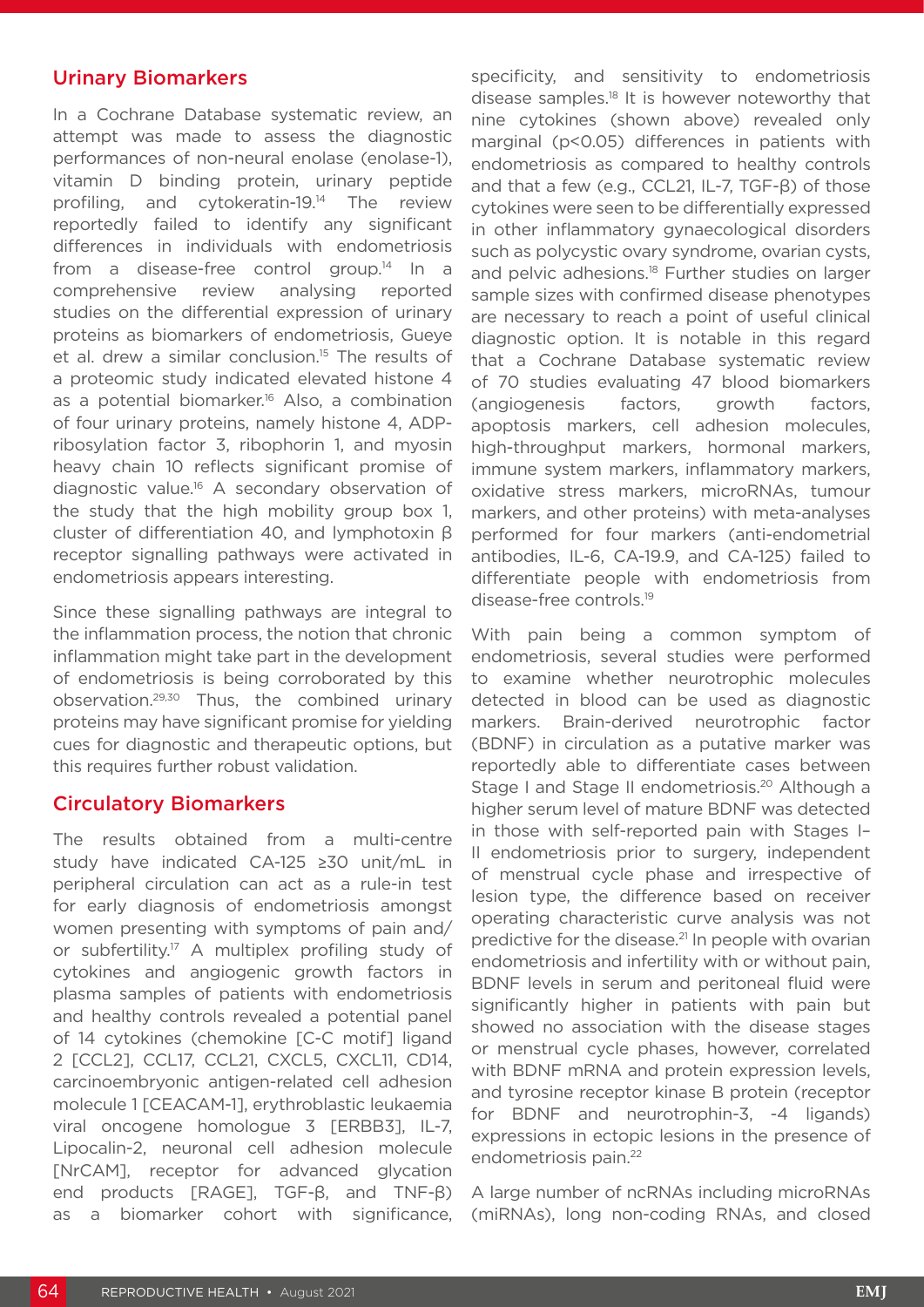long non-coding circular RNAs are involved in tissue-specific regulation of gene expressions at the transcriptional, post-transcriptional, and translational levels.29 Thus, specific species of ncRNAs in peripheral biological samples, e.g., plasma, serum, saliva, and urine with high stability and pathophysiological relevance, bear potential biomarker value for various complex diseases, for example, endometriosis.23-26,32 However, no circulating ncRNA has as yet been identified that could on their own comprise a reproducible, non-invasive diagnostic test for endometriosis. The observed lack of concordance between the reported studies could include geographic and ethnic differences in the expression of ncRNA repertoire, differences in sample handling, ncRNA extraction, normalisation, assay platforms, methods of statistical analysis, and the absence of a harmonised approach to tissue collection, storage, and of specimen characterisation on the basis of disease severity, disease phenotype, menstrual history, and fertility.33-38

## Endometrial Biomarkers

Eutopic endometrium from patients with endometriosis differs from that of those without endometriosis.<sup>13,27</sup> It is commonly believed that endometrial biopsies collected using minimally invasive techniques with the aid of Pipelle or Karmen devices can be employed in the diagnosis of endometriosis. However, the dynamic nature of the cellular and molecular biology of endometrium, and additional complicating facets of the phenotypic and ethnic heterogeneity of endometriosis collectively pose challenges in the development of biomarker discovery for this disease.28,39 In fact, a close survey of the literature reveals multiple caveats that would require close attention in future studies aimed at developing eutopic endometrium-based diagnostic targets for endometriosis. In the following section, the authors highlighted a few important issues in this regard.

- **>** The menstrual cycle phase of tissue collection is a strong variable since the ratios of various endocrine factors differentially influence the cellular expressions of biomolecules in endometrium under disease compared to normal conditions.13,35,40
- **>** Potential biochemical differences in lesion subtypes of peritoneal, ovarian, and deep infiltrating endometriosis are reflected in

studies comparing eutopic endometria to control tissues.<sup>13,41,42</sup>

- **>** The fertility status of individual patients may influence endometrial expressions.<sup>37,43</sup> Endometrial expressions may vary depending on the severity stages of disease in patients with positive fertility compared with infertile people with endometriosis.44,45
- **>** The choice of endometriosis-free controls is an important issue since the presence of fibroids, adenomyosis, and/or pelvic organ prolapse may differentially affect the endometrial behaviour compared to that with no abnormality.<sup>46</sup> Furthermore, the choice of endometriosis-free control with pain and without pain is likely to display distinctions in the molecular expressions.<sup>42,47</sup> A high prevalence (approximately 45%) of asymptomatic cases (no pain or other symptoms) of endometriosis in individuals may cast significant skew in the control data.<sup>48</sup>
- **>** The heterogeneity of tissue components that include inflammatory cells, stromal cells, epithelial cells, endothelial cells in uterine wall components, surrounding peritoneal tissue in different biopsy specimens *per se* may affect tissue expressional repertoire of tissue.34,38,49

Briefly, it appears that many peripheral biomarkers tentatively show promise in the diagnosis of endometriosis, but not a single biomarker or panel of biomarkers appears to be clinically fool-proof. It also appears that panels of markers rather than specific candidate markers may allow increased sensitivity and specificity for early diagnosis. Thus, after a decade of the reports based on systematic reviews of peripheral biomarkers of endometriosis by May et al., the present position remains similar: further research is warranted before any set of markers for endometriosis may be recommended for routine healthcare purposes.<sup>50</sup>

## CLASSIFICATION AND STAGING OF ENDOMETRIOSIS

A reproducible classification system for a complex disease like endometriosis bears an advantage towards describing the pathological correlates of disease with acceptable levels of accuracy and precision, and also towards strategising effective medical and surgical interventions of the disease and disease-associated signs and symptoms.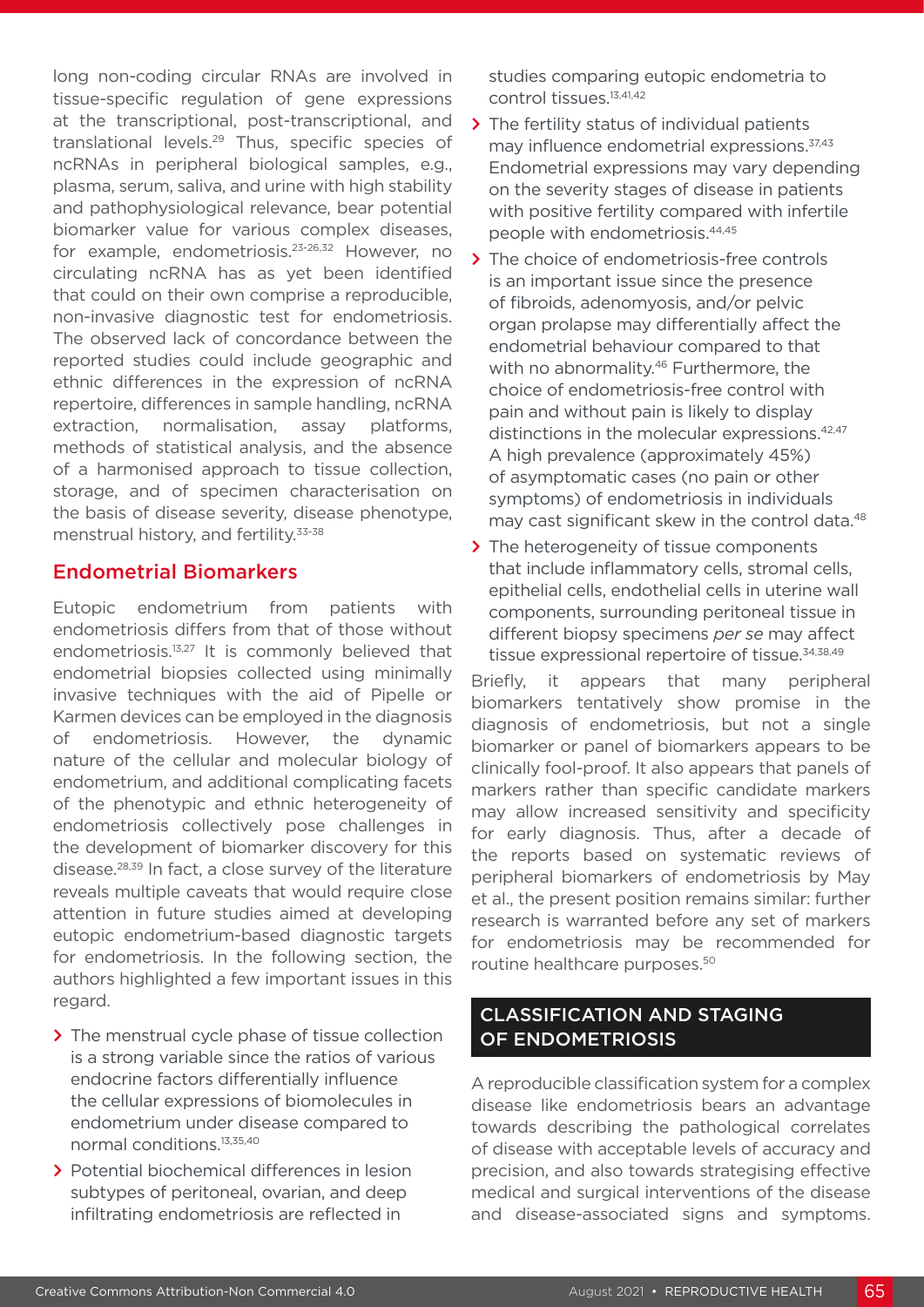Additionally, a simple and user-friendly classification protocol would render great help for communication between clinicians and other stakeholders, including patients.

Endometriosis can be classified according to its primary nidus (peritoneal, ovarian, rectovaginal etc.). Sampson classified the endometrioma into follicular, corpus luteal, stromal, and endometrial types depending on the presence of haemorrhagic cysts and adjoining adhesions.<sup>51</sup> On the basis of anatomical location, clinical findings, and histology, endometriosis may present as Sampson's syndrome (infertility and/ or chronic dyspareunia with no deep pelvic local tenderness, induration or nodule formation, and histology showing superficial lesions of clear, red, black, or white lesions of endometriumlike glands and stroma), and Cullen's syndrome (tender palpable nodular or indurated lesion in the deep pelvis with histology of marked fibromuscular hyperplasia containing islands of endometrium-like glands).52 Endometriosis can also be classified as subtle, typical, cystic, deep, adenomyotic, and peritoneal pocket lesions estimated by their size.53 Ideally, a classification system should be able to identify disease morphology and severity with a high degree of accuracy and precision, and correlate the severity with the reported signs and symptoms of the disease (e.g., pain and subfertility).54 Accordingly, several attempts have been made to chronicle this evolving chronic disease in order to assess the stages and nature of lesions in association with pain scores and infertility.

In the following section, a summary of various classification systems available for endometriosis that include anatomical findings and disease staging based on imaging and laparoscopic investigations according to revised American Society for Reproductive Medicine (rASRM) and ENZIAN scores, and combinatorial approaches like Endometriosis Fertility Index (EFI) scoring and the FOATI systems is presented. Figure 1 provides the basic templates of the revised ASRM and ENZIAN protocols.

## Revised American Society for Reproductive Medicine Scoring System

The American Fertility Society (AFS) introduced a scoring system for endometriosis in 1985 and a revised scoring procedure of the ASRM in 1996.55 According to rASRM, endometriosis is classified as superficial and deep lesions and staged as minimal (Stage I; Score: 1–5), mild (Stage II; Score: 6–15), moderate (Stage III; Score: 16–40), and severe (Stage IV; Score: >40). Some of the cardinal features of the rASRM scoring system are shown in Figure 1A. In the rASRM stages, weightage to endometriosis-associated visual landmarks at laparoscopy is attributed using arbitrarily designated scoring scales. This may lead to scoring of the disease to the same stage despite inherent differences in the nature of lesions, the latter having obvious bearing on strategising individual patient's treatment.56 The failure rate of such a protocol could reportedly be as high as 50%, and it is around 20% at best.57 Nevertheless, the rASRM protocol is widely practised for its ease to administer, report, and communicate, and for its apparent objective mode of presentation.

#### ENZIAN Classification System

This classification system was introduced to supplement the rASRM system, especially taking into account deep infiltrating endometriosis and its involvement with other organs.58 ENZIAN classification was named after Hotel Enzian on Lake Weissensee in the Austrian Alps, where the  $7<sup>th</sup>$  Conference of the Stiftung Endometriose Forschung (Foundation for Endometriosis Research), 25<sup>th</sup>–27<sup>th</sup> February 2011 developed this classification system. The original ENZIAN system was revised to reduce overlap with the rASRM system. In the revised ENZIAN classification system, the retroperitoneal structures are divided into three compartments: Compartment A consists of the rectovaginal septum and vagina; Compartment B consists of the uterosacral ligament and pelvic walls; and Compartment C consists of the sigmoid colon and rectum. The severity of the lesion is graded from its invasiveness (Grade 1: <1 cm; Grade 2: 1–3 cm; Grade 3: >3 cm). Deep endometriotic lesions in retroperitoneal distant locations (FA: adenomyosis; FB: involvement of the bladder; FU: intrinsic involvement of the ureter; FI: bowel disease caudal to the rectosigmoid junction; and FO: other locations, such as abdominal wall endometriosis) are also indicated in the system. A succinct coverage of the ENZIAN classification system is available in the 2020 recommendation of the Working group of the European Society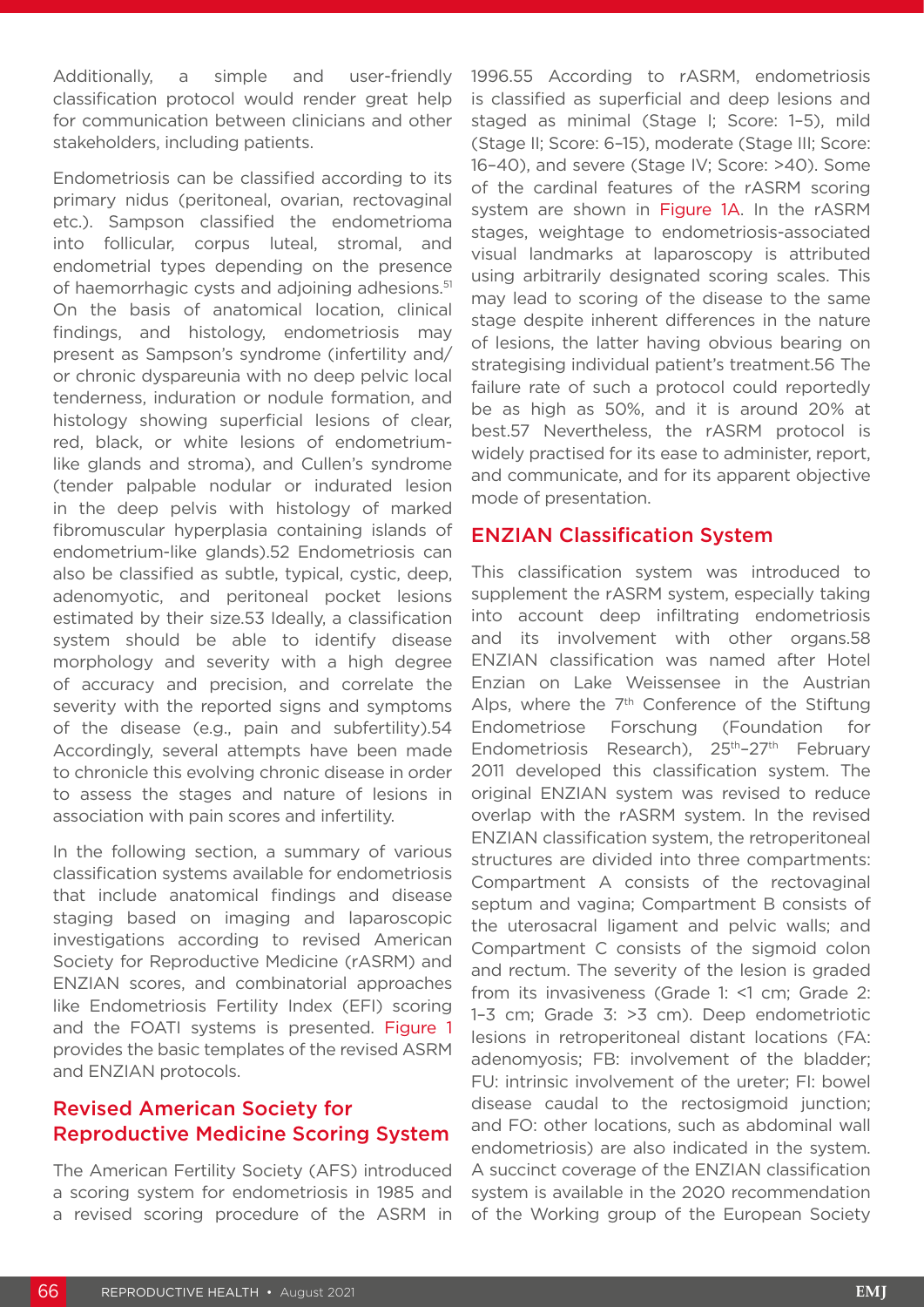and Embryology (ESHRE), and the World in Figure 1B.

for Gynaecological Endoscopy (ESGE), the Endometriosis Society (WES).59 Some of the European Society of Human Reproduction cardinal features of ENZIAN system are shown

| Endometriosis                     | $<1$ cm        | $1-3$ cm       | >3 cm          |  |  |
|-----------------------------------|----------------|----------------|----------------|--|--|
| Peritoneum superficial            | 1              | $\overline{2}$ | $\overline{4}$ |  |  |
| Peritoneum deep                   | $\overline{2}$ | $\overline{4}$ | 6              |  |  |
| Right ovary superficial           | 1              | $\overline{2}$ | $\overline{4}$ |  |  |
| Right ovary deep                  | $\overline{4}$ | 16             | 20             |  |  |
| Left ovary superficial            | 1              | $\overline{2}$ | $\overline{4}$ |  |  |
| Left ovary deep                   | $\overline{4}$ | 16             | 20             |  |  |
| Posterior cul-de-sac obliteration |                |                |                |  |  |
| $\overline{4}$<br>Partial         |                |                |                |  |  |
| 40<br>Complete*                   |                |                |                |  |  |
| Adhesions <sup>+</sup>            | 1/3            | $1/3 - 2/3$    | >2/3           |  |  |
|                                   |                |                |                |  |  |
|                                   | enclosure      | enclosure      | enclosure      |  |  |
| Right ovary filmy                 | 1              | $\overline{2}$ | $\overline{4}$ |  |  |
| Right ovary dense                 | $\overline{4}$ | 8              | 16             |  |  |
| Left ovary filmy                  | 1              | $\overline{2}$ | $\overline{4}$ |  |  |
| Left ovary dense                  | $\overline{4}$ | 8              | 16             |  |  |
| Right tube filmy                  | 1              | $\overline{2}$ | $\overline{4}$ |  |  |
| Right tube dense                  | $\overline{4}$ | 8              | 16             |  |  |
| Left tube filmy                   | 1              | $\overline{2}$ | $\overline{4}$ |  |  |
| Left tube dense                   | $\overline{4}$ | 8              | 16             |  |  |

In case of patients with only adenexa, assigned points are to be doubled.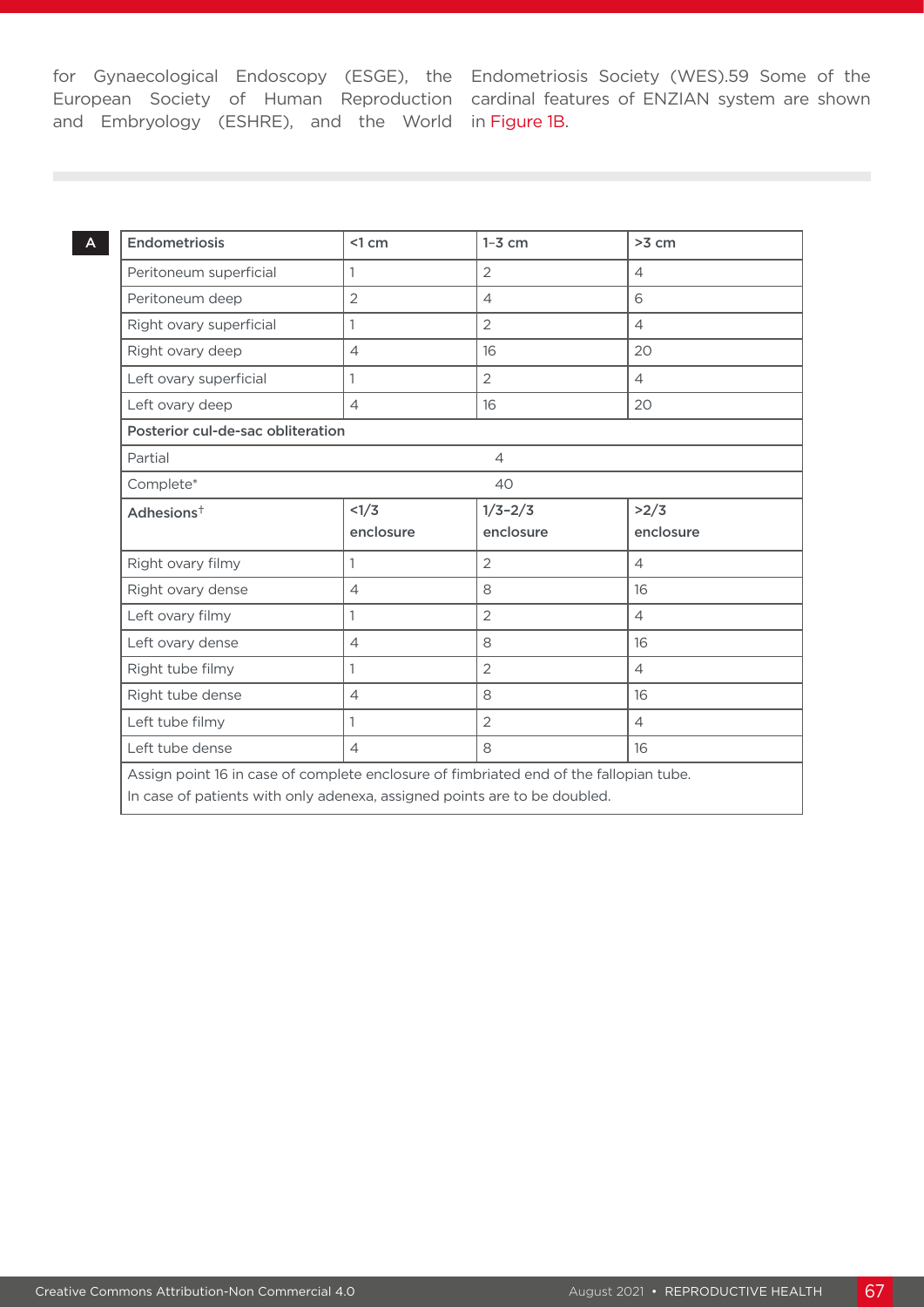

#### Figure 1:

A) Revised American Society for Reproduction Medicine (rASRM) scoring system for staging of endometriosis.<sup>55</sup> Determination of the stages of endometriosis based on examination of the pelvis at laparoscopy in a clockwise or counter-clockwise manner to note the number, size, and location of endometrial implants, plaques, endometriomas, and adhesions. The surface of the uterus is considered as peritoneum. Adhesions and lesions in the peritoneum, ovary, fallopian tubes, uterus, and cul-de-sac are scored as shown. Superficial peritoneal implants are shown as red, red-pink, flame-like, vesicular blobs. Clear vesicles, white opacifications, or haemosiderin deposits seen as black, blue deposits or yellow-brown deposits are also detected and scored. Adhesions are seen as filmy or dense, covering the ovary and tubes extending to the cul-de-sac, as shown in the different stages of endometriosis.

B) ENZIAN scoring system for deep infiltrating endometriosis.<sup>59</sup> The ENZIAN scoring provides a scoring of deep infiltrating endometriosis in retroperitoneal structures based on laparoscopic identification and the use of imaging (transvaginal ultrasonography, rectal endoscopic ultrasonography, MRI) techniques. The ENZIAN scores include lesions in the cul-de-sac, vagina, cervico-uterine ligaments, bladder, ureter, bowel, and uterus. The major anatomical sites of endometriotic lesions are sacrouterine ligament, cardinal ligament, and ureter [A]. Adenomyosis lesion sites in the uterus with the presence of heterotopic endometrial glands and stroma in the myometrium and reactive fibrosis of the surrounding smooth muscle cells of the myometrium, which often co-exists with endometriosis. Endometriotic lesion sites present in retrovaginal septum, bladder, vesicovaginal space, and retrorectal space [B] are shown. A schematic presentation of lesion sites detected within the pelvic compartment as shown in [A] and [B], excluding adenomyotic lesions, is presented in [C].

C) ENZIAN scoring system showing the levels (1–3) of deep endometriosis lesions that may be present in compartments like the rectovaginal space and vagina (A1–A3), sacrouterine, and cardinal ligaments to cause compression of external ureter wall (B1–B3) and the rectum (C1–C3). Other major lesion sites include adenomyosis (FA), lesions on the bladder (FB) and the ureter (FU). Endometriotic lesions may also be detected in extragenital sites such as the intestine, lung, and diaphragm, and in inguinal regions.

\*Complete closure of the cul-de-sac by dense adhesions extending from the ovary and tube is scored as 40. The aggregation of points as shown indicates the endometriosis disease stages as minimal (I), mild (II), moderate (III), or severe (IV).

† Complete closure of the fimbriated end of the tube by adhesions is scored as 16.

*Adapted from American Society for Reproductive Medicine 55 and Working Group of ESGE, ESHRE, and WES, Keckstein J et al.59*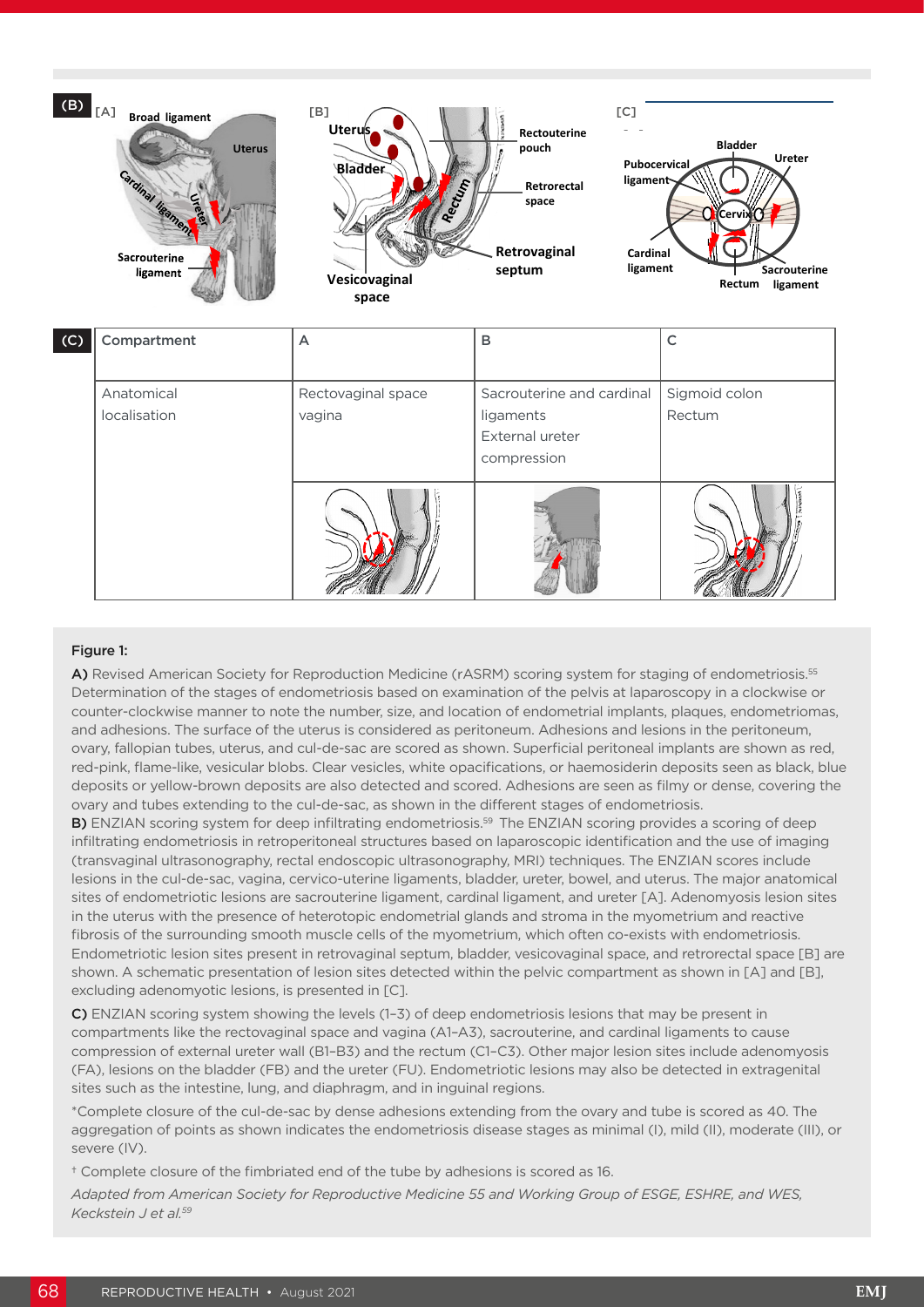ENZIAN classification can be determined by imaging modalities and used for surgical planning, and it provides detailed descriptions of compartment-wise severity of lesion in the retroperitoneal structures, reportedly associated and correlated with the presence and severity of different symptoms (e.g., pain).<sup>60,61</sup> The ENZIAN classification system has as yet received only moderate reception, primarily due to its not being a user-friendly protocol and for not having an easy communication gait; the system is both complex and employs complicated terminologies. Also, there are currently no sufficient evidencebased reports regarding the usefulness of the ENZIAN classification system in determining preoperative prediction regarding surgical decision.

## Combinatorial Approaches: Endometriosis Fertility Index and Foci– Ovarian Endometrioma– Adhesion– Tubal Endometriosis–Inflammation– Adenomyosis– Recto-Vaginal Space System

Infertility is one major issue affecting the QoL of a large percentage of patients with endometriosis. The EFI provides a classification system on the basis of scores obtained from the assessment of surgical factors and historical factors, and projects to predict the clinical outcome of pregnancy in patients who are infertile<sup>2,62</sup> EFI is considered a valid clinical tool to predict fertility outcome for people following surgical staging of endometriosis and may be used for developing suitable treatment plans for infertile women with endometriosis.<sup>2,62,63</sup>

The Foci–Ovarian endometrioma– Adhesion– Tubal endometriosis–Inflammation– adenomyosis– Recto-Vaginal Space (FOATIaRVS) system of classification takes into consideration the histology of ectopic lesions and functional repercussions for tubal and ovarian functions along with the nature of inflammation. Collectively, it may help to identify the nature of medical and surgical treatments to be undertaken in patients who are infertile and have endometrioma; and the chances of malignant proliferation.64,65

To date, the authors have no template to classify 'atypical endometriosis', which is an intermediate precursor lesion linking typical endometriosis and clear cell/endometrioid tumours observed in 1–3 patients out of 100 endometriosis patients with endometrioma.<sup>66</sup> DIE, affecting 1-2% of individuals of reproductive age also bears the risk of developing malignancy.<sup>67</sup> Development of a classification system for assessment of endometriosis as a pre-malignant field defect which can be used for pre-emptive monitoring and management of the disease in a high-risk vulnerable population is seriously warranted.<sup>68</sup>

#### PRACTICAL PERSPECTIVE AND RECOMMENDATIONS

There is no fool-proof diagnostic option and classification or staging system for endometriosis disease. The core problem exists in the general failure of current systems to reflect a reproducible correlation with symptoms: infertility and pain, especially with the differential nature and severity of pain associated with endometriotic lesions in different compartments. Central and peripheral neural sensitisation and inflammation is causally associated with the pain caused from endometriosis, independent of anatomical distortion.

Conventional approaches to classifying endometriosis-associated pain based on disease, duration, and anatomy are grossly inadequate. Additionally, available diagnostic measures and classification systems fail to predict responses to medical and surgical interventions, disease recurrence, risks for associated disorders including malignancy, QoL measures, and other endpoints important to patients and healthcare providers for guiding appropriate therapeutic options and prognosis. In the given situation of a dearth of reliable diagnostic and classification systems, the WES recommends that clinicians adopt a 'toolbox approach' using all available diagnostic and classification systems, as appropriate, to maximise the information available to healthcare providers and patients.

It appears that the development of collaborative research study networks to harmonise the protocols for patient information, biological sample collection and their storage, and methodological and analytical tools, as well as applying those protocols to a wider patient base of diverse ethnicity and population is needed. This effort would pave the way to discovering reliable leads for future diagnostic options and a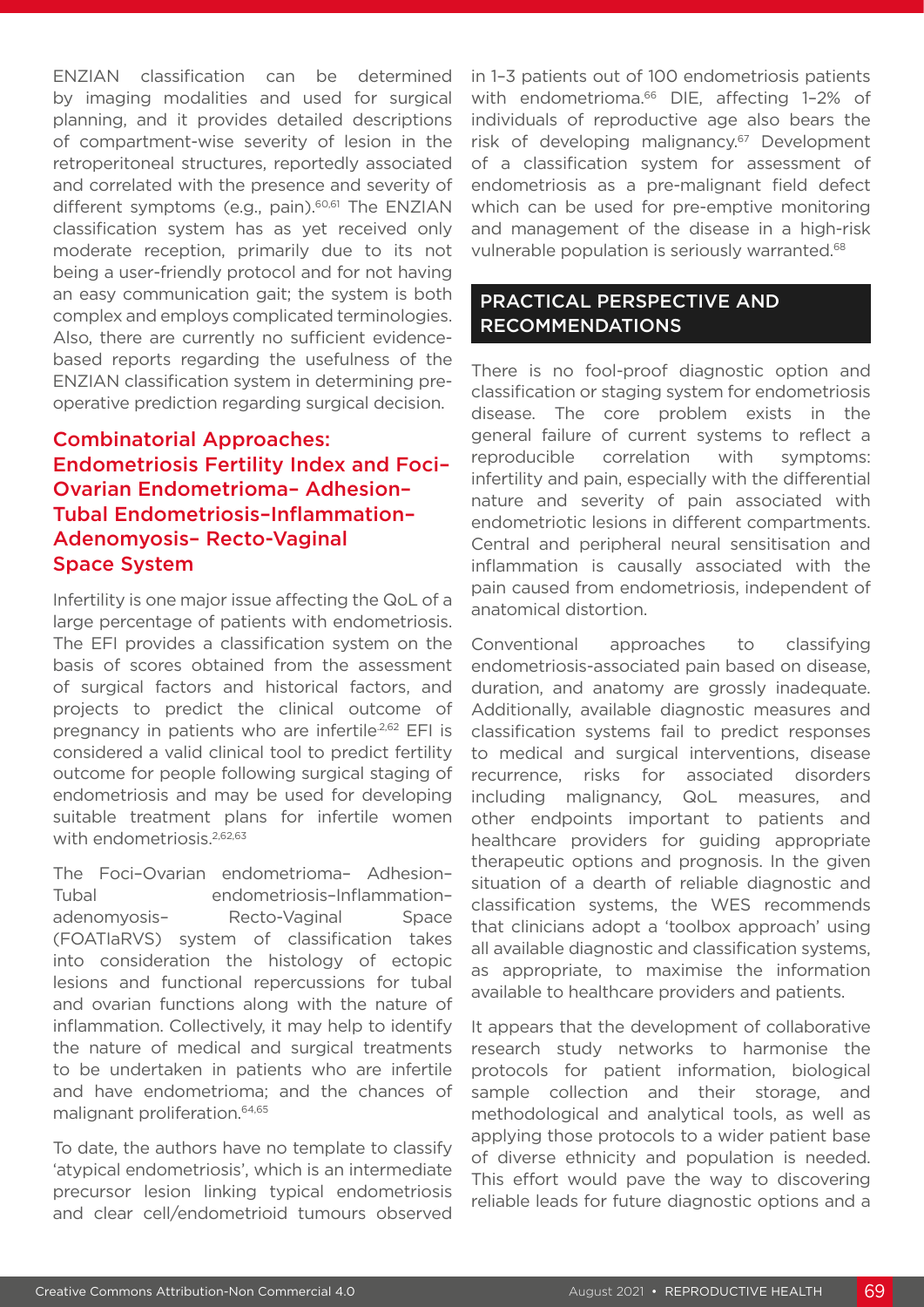classification-staging system helpful for an early debilitating disease a fair chance to lead lives free diagnosis of the disease and its management. of disease-associated stress. This, in turn, would give to the patients with this

#### References

- 1. Bulun S et al. Endometriosis. Endocr Rev. 2019;40(4):1048-79.
- Ghosh D et al. Pathophysiological basis of endometriosis-linked stress associated with pain and infertility: a conceptual review. Reprod Med. 2020;1(1):32-61.
- 3. Coccia EM et al. Bilateral endometrioma excision: surgeryrelated damage to ovarian reserve. Reprod Sci. 2019;26(4):543-50.
- 4. Soliman AM et al. Real-world evaluation of direct and indirect economic burden among endometriosis patients in the United States. Adv Ther. 2018;35(3):408-23.
- 5. Parasar P et al. Endometriosis: epidemiology, diagnosis and clinical management. Curr Obstet Gynecol Rep. 2017;6(1):34-41.
- 6. Nisolle M et al. Peritoneal endometriosis, ovarian endometriosis, and adenomyotic nodules of the rectovaginal septum are three different entities. Fertil Steril. 1997;68(4):585-96.
- Espada M et al. Imaging techniques in endometriosis. J Endometriosis Pelvic Pain Disorders. 2018;10(3):136-50.
- 8. Berker B, Seval M. Problems with the diagnosis of endometriosis. Women's Health (Lond). 2015;11(5):597-601.
- 9. Nisenblat V et al. Imaging modalities for the non-invasive diagnosis of endometriosis. Cochrane Database Syst Rev. 2016;2(2):CD009591.
- 10. Taylor HS et al. An evidence-based approach to assessing surgical versus clinical diagnosis of symptomatic endometriosis. Int J Gynecol Obstet 2018;142(2):131-42.
- 11. Agarwal SK et al. Clinical diagnosis of endometriosis: a call to action. Am J Obstet Gynecol. 2019;220(4):354-64.
- 12. Strimbu K, Tavel JA. What are biomarkers? Curr Opin HIV AIDS. 2010;5(6):463-6.
- 13. Sengupta J et al. "Molecular Biology of Endometriosis", Schatten H (ed.), Human Reproduction: Updates and New Horizons (2017), New York: John Wiley & Sons, pp.71-141.
- 14. Liu E et al. Urinary biomarkers for the non-invasive diagnosis of endometriosis. Cochrane Database Syst Rev. 2015;2015(12):CD012019.
- 15. Gueye N-A et al. "Biomarkers for endometriosis in saliva, urine and peritoneal fluid", D'Hooghe T (ed.), Biomarkers for Endometriosis – State of Art (2017), New Delhi: Springer

India, pp.141-63.

- 16. Chen X et al. Elevated urine histone 4 levels in women with ovarian endometriosis revealed by discovery and parallel reaction monitoring proteomics. J Proteomics. 2019;204(7):103398.
- 17. Hirsch M et al. Diagnostic accuracy of cancer antigen 125 (CA125) for endometriosis in symptomatic women: a multi-center study. Eur J Obstet Gynecol Reprod Biol. 2017;210(3):102-7.
- 18. Weisheng B et al. Discovering endometriosis biomarkers with multiplex cytokine arrays. Clin Proteom. 2019;16(7):28.
- 19. Nisenblat V et al. Blood biomarkers for the non-invasive diagnosis of endometriosis. Cochrane Database Syst Rev. 2016;2016(5):CD012179.
- 20. Wessels JM et al. Assessing brainderived neurotrophic factor as a novel clinical marker of endometriosis. Fertil Steril. 2016;105(1):119-28.
- 21. Perricos A et al. Increased serum levels of mBDNF in women with minimal and mild endometriosis have no predictive power for the disease. Exp Biol Med (Maywood) 2018;243(1):50-6.
- 22. Ding S et al. Role of brain-derived neurotrophic factor in endometriosis pain. Reprod Sci. 2018;25(7):1045-57.
- 23. Zhang M et al. Expression profile analysis of circular RNAs in ovarian endometriosis by microarray and bioinformatics. Med Sci Monit. 2018;24(12):9240-50.
- 24. Khalaj K et al. Extracellular vesicles from endometriosis patients are characterized by a unique miRNAlncRNA signature. JCI Insight. 2019;4(18):e128846.
- 25. Nisenblat V et al. Plasma miRNAs display limited potential as diagnostic tools for endometriosis. J Clin Endocrinol Metab. 2019;104(6):1999- 2022.
- 26. Vanhie A et al. Plasma miRNAs as biomarkers for endometriosis. Hum Reprod. 2019;34(9):1650-60.
- 27. May KE et al. Endometrial alterations in endometriosis: a systematic review of putative biomarkers. Hum Reprod Update. 2011;17(5):637-53.
- 28. Ahn SH et al. Biomarkers in endometriosis: challenges and opportunities. Fertil Steril. 2017;107(3):523-32.
- 29. McDaniel DK et al. Emerging roles for

non-canonical NF-κB signaling in the modulation of inflammatory bowel disease pathobiology. Inflamm Bowel Dis. 2016;22(9):2265-79.

- 30. Lin YH et al. Chronic niche inflammation in endometriosisassociated infertility: Current understanding and future therapeutic strategies. Int J Mol Sci. 2018;19(8):2385.
- 31. Patil VS et al. Gene regulation by noncoding RNAs. Crit Rev Biochem Mol Biol. 2014;49(1):16-32.
- 32. Bhome R et al. Exosomal microRNAs (exomiRs): Small molecules with a big role in cancer. Cancer Lett. 2018;420(4):228-35.
- 33. Becker CM et al. World Endometriosis Research Foundation Endometriosis Phenome and Biobanking Harmonisation Project: I. Surgical phenotype data collection in endometriosis research. Fertil Steril. 2014;102(5):1213-22.
- 34. Saare M et al. Challenges in endometriosis miRNA studies – from tissue heterogeneity to disease specific miRNAs. Biochim Biophys Acta Mol Basis Dis. 2017;1863(9):2282-92.
- 35. Faraldi M et al. Free circulating miRNAs measurement in clinical settings: the still unsolved issue of the normalization. Adv Clin Chem. 2018;87(8):113-39.
- 36. Gevaert AB et al. MicroRNA profiling in plasma samples using qPCR arrays: recommendations for correct analysis and interpretation. PLoS One. 2018;13(2):e0193173.
- 37. Anupa G et al. An assessment of the multifactorial profile of steroidmetabolizing enzymes and steroid receptors in the eutopic endometrium during moderate to severe ovarian endometriosis. Reprod Biol Endocrinol. 2019;17(12):111.
- 38. Anupa G et al. Endometrial stromal cell inflammatory phenotype during severe ovarian endometriosis as a cause of endometriosis associated infertility. Reprod Biomed Online. 2020;41(4):623-39.
- 39. Bougie O et al. Influence of race/ ethnicity on prevalence and presentation of endometriosis: a systematic review and meta-analysis. BJOG. 2019;126(9):1104-15.
- 40. Huhtinen K et al. Endometrial and endometriotic concentrations of estrone and estradiol are determined by local metabolism rather than circulating levels. J Clin Endocrinol